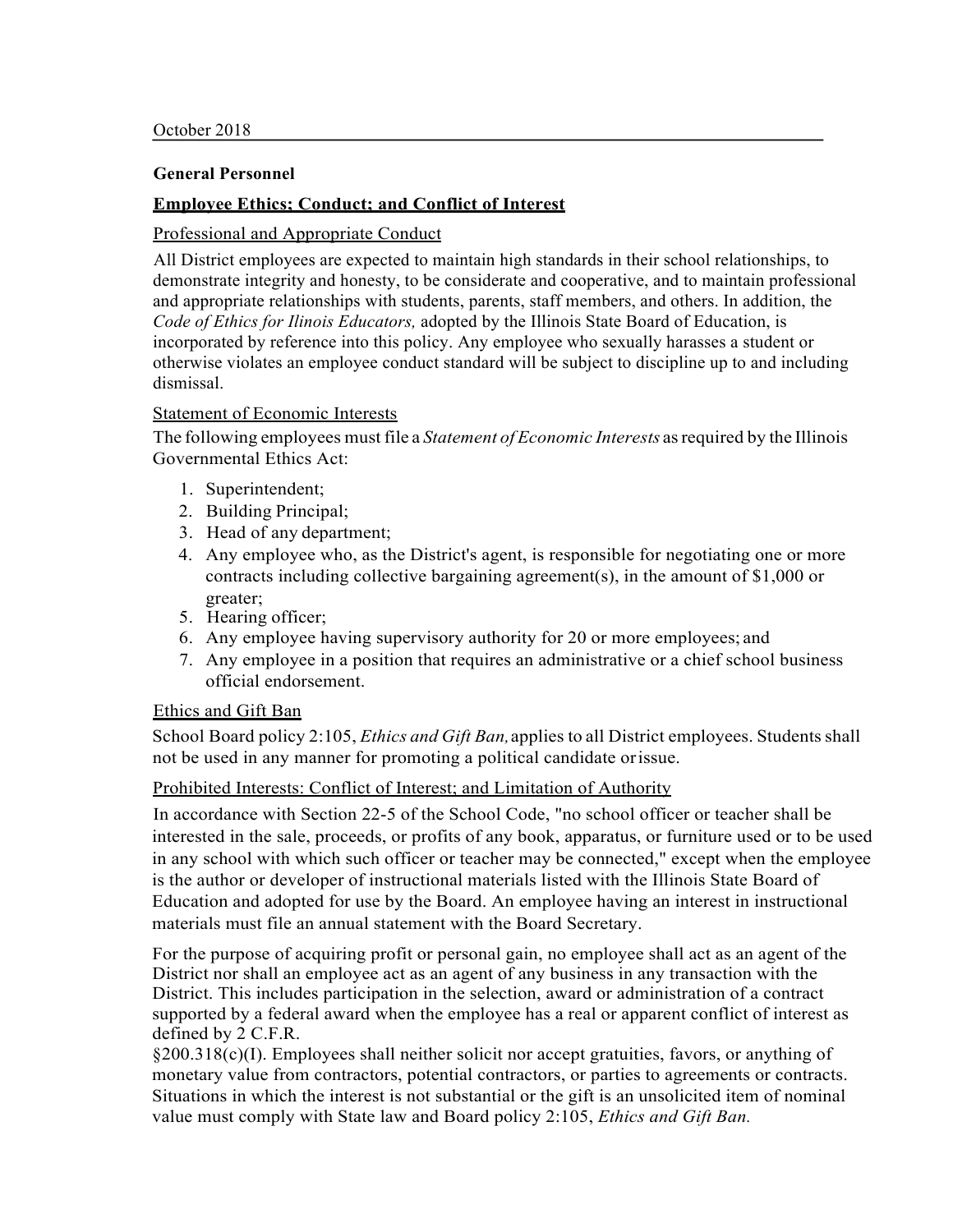## Outside Employment

Employees shall not engage in any other employment or in any private business during regular working hours oratsuchothertimes as arenecessary to fulfill appropriate assigned duties.

| Incorporated<br>by reference: | 5:120-E (Code of Ethics for Illinois Educators)                                                                                                                                                                                                                                                                                                                             |
|-------------------------------|-----------------------------------------------------------------------------------------------------------------------------------------------------------------------------------------------------------------------------------------------------------------------------------------------------------------------------------------------------------------------------|
| LEGAL REF.:                   | U.S. Constitution, First Amendment.<br>2 C.F.R. $\S 200.318(c)(1)$ .<br>5 ILCS 420/4A-101 and 430/.<br>50 ILCS 135/<br>105 ILCS 5/10-22.39 and 5/22-5.<br>775 ILCS 5/5A-102.<br>23 Ill. Admin. Code Part 22, Code of Ethics for Illinois Educators. Pickering v. Board<br>of Township H.S. Dist. $205,391$ U.S. $563(1968)$ .<br>Garcetti v. Ceballos, 547 U.S. 410 (2006). |
| CROSS                         | 2:105 {Ethics and Gift Ban), 4:60 (Purchases and Contracts), 5:100                                                                                                                                                                                                                                                                                                          |

REF.: (Staff Development Program)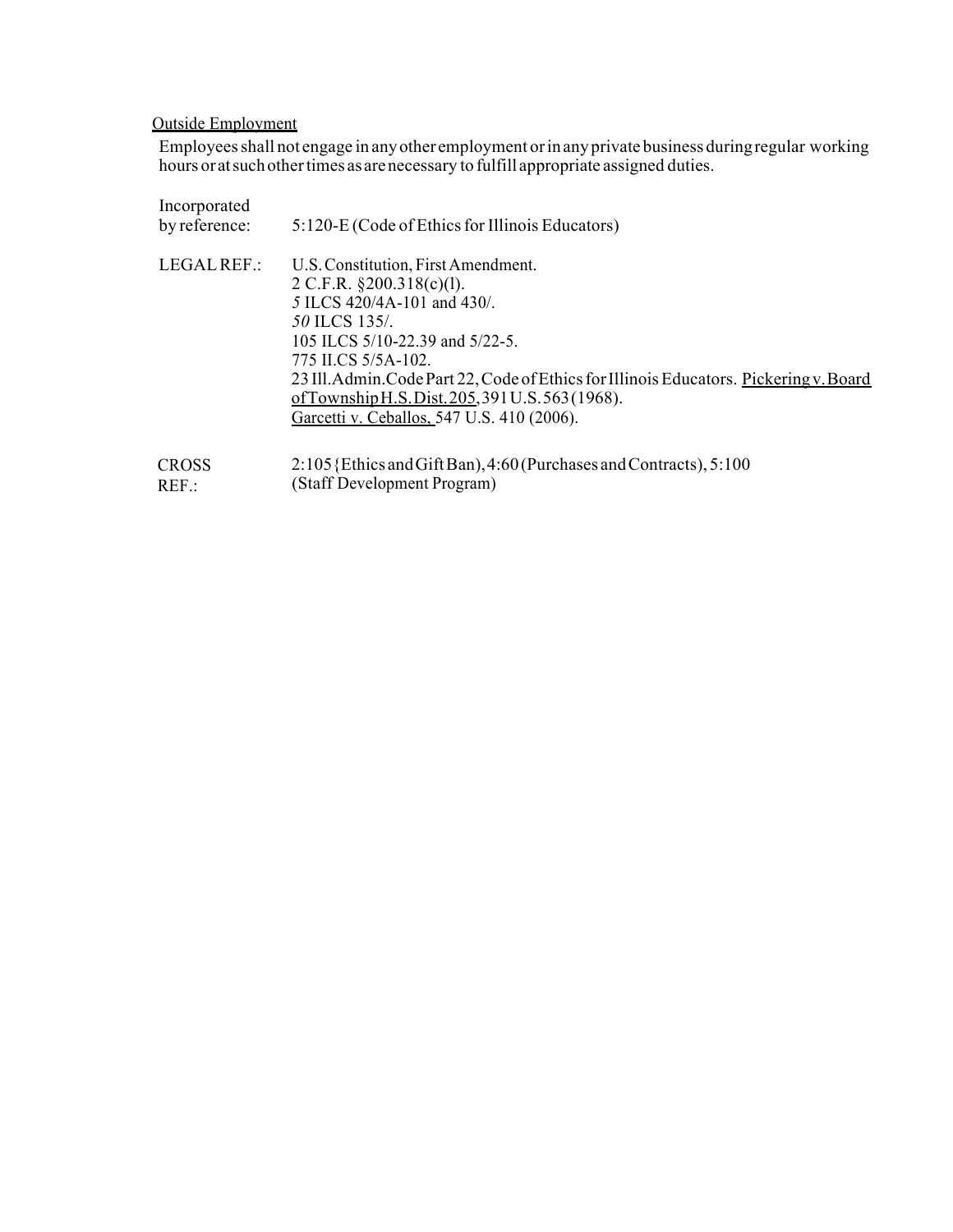# **Administrative Procedure** - **Statement of Economic Interests for Employees**

| Date                                 | <b>Action</b>                                                                                                                                                                                                                                                                                                                                                                                                                                                                                                                                                          |
|--------------------------------------|------------------------------------------------------------------------------------------------------------------------------------------------------------------------------------------------------------------------------------------------------------------------------------------------------------------------------------------------------------------------------------------------------------------------------------------------------------------------------------------------------------------------------------------------------------------------|
| Upon initial employment              | All employees who are required to file a statement of economic<br>interests must file such a statement upon initial employment if<br>employed by May 1. 5 ILCS $420/4A$ -I05(c).                                                                                                                                                                                                                                                                                                                                                                                       |
| On or before February<br>l, annually | Superintendent or designee shall certify to the appropriate county<br>clerks a list of names and addresses of employees who are required<br>to file a statement of economic interests. The list shall set out the<br>names in alphabetical order by county of residence. The<br>Superintendent or designee shall send the list to county clerks of<br>the counties in which those employees reside, or if any employee<br>resides outside of Illinois, to the county clerk of the county in<br>which the District's principal office is located. 5 ILCS 420/4A-<br>106 |
| On or before April<br>1, annually    | County clerk of each county shall notify employees whose names<br>have been certified to him or her of the requirements for filing<br>statement of economic interests. 5 ILCS 420/4A-106.                                                                                                                                                                                                                                                                                                                                                                              |
| On or before May<br>1, annually      | All employees who are required to file a statement of economic<br>interests must file a statement of economic interests with the<br>county clerk of the county in which the principal District office<br>is located (5 ILCS 420/4A-I06), unless he or she has already filed a<br>statement in relation to the District within the calendar year. 5<br>ILCS 420/4A-105.                                                                                                                                                                                                 |
| After January 1, 2011                | Any county clerk who uses a system of Internet-based filing of<br>economic interest statements must: (I) post the contents of<br>statements, without filers' addresses or signatures, that were filed<br>using the Internet on a publicly accessible website, and (2) otherwise<br>comply with 5 ILCS 420/4A-108, amended by P.A. 99-108.                                                                                                                                                                                                                              |
|                                      | The times for the filing of statements of economic interests set forth<br>in Section 4A-105 must be followed in any system of Internet-based                                                                                                                                                                                                                                                                                                                                                                                                                           |

filing.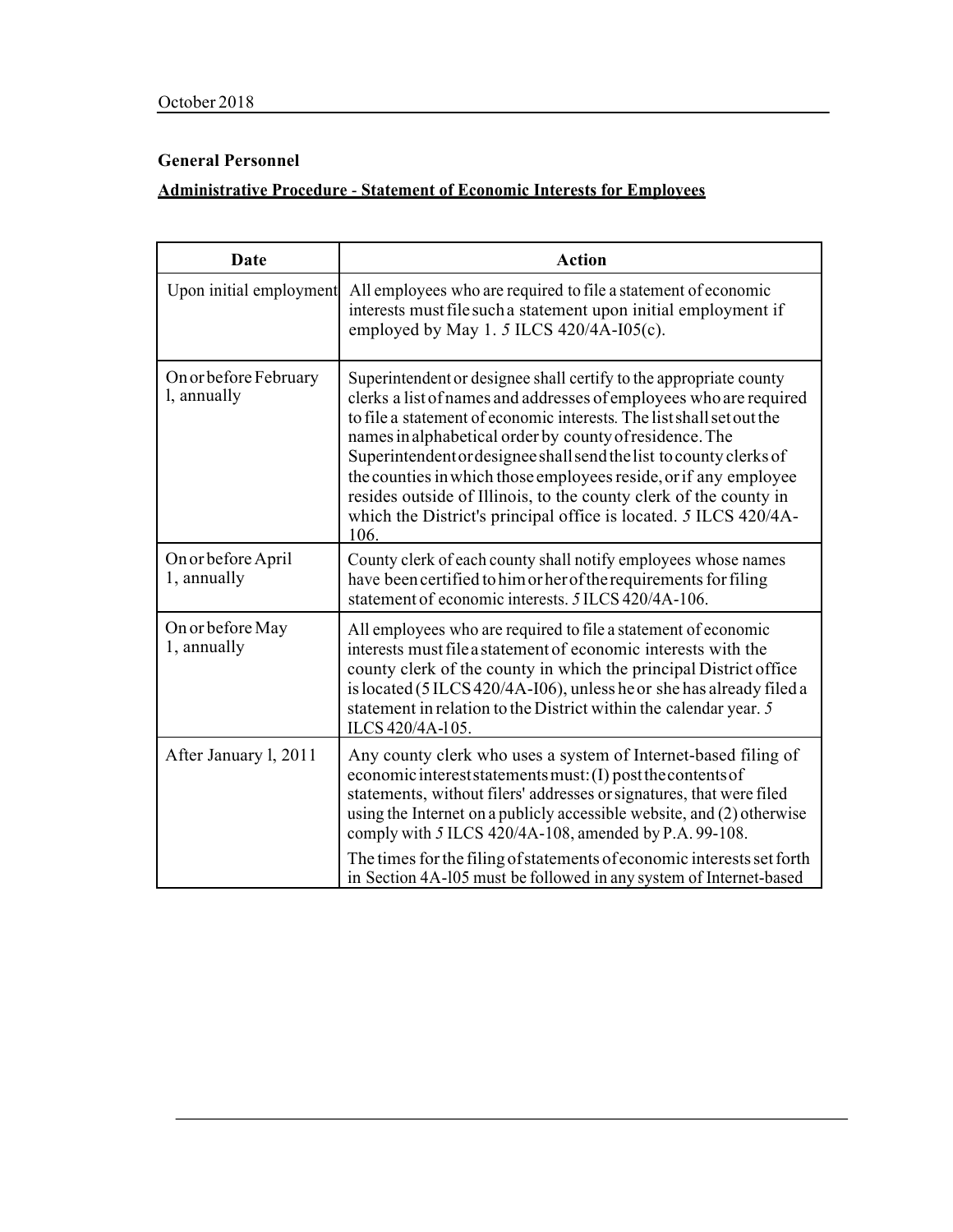## **Administrative Procedure - Employee Conduct Standards**

Professional and ethical behavior is expected of all District staff members. The standards listed below serve as a notice of expected conduct. The standards are intended to protect the health, safety, and general welfare of students and employees, ensure the community a degree of accountability within the School District, and define misconduct justifying disciplinary action, up to and including dismissal. The listed standards are not a complete list of expectations, and depending on the factual context, an employee may be disciplined for conduct that is not specifically listed. The conduct standards apply to all District employees to the extent they do not conflict with an applicable collective bargaining agreement; in the event of a conflict, the provision is severable and the applicable bargaining agreement will control. In addition, each educator must comply with 5:120-E, *Code of Ethics/or Illinois Educators,* adopted by the Illinois State Board of Education (23 Ill.Admin.Code Part 22).

All school employees shall:

- 1. Exhibit positive examples of preparedness, punctuality, attendance, self-control, language, and appearance.
- 2. Exemplify honesty and integrity. Violations of this standard include, but are not limited to, falsifying, misrepresenting, omitting, or erroneously reporting the professional qualifications of oneself or another individual or information submitted in connection with job duties or during the course of an official inquiry/investigation.
- 3. Maintain a professional relationship with all students, both in and outside the school and attend all in-service trainings on educator ethics, teacher-student conduct, and school, employee-student conduct for all personnel (105 ILCS 5/10-22.39). Violations of this standard, include but are not limited to: (a) committing any act of child abuse or cruelty to children; (b) engaging in harassing behavior; (c) soliciting, encouraging, or consummating an inappropriate written, verbal, or physical relationship with a student; and (d) furnishing tobacco, alcohol, or illegal/unauthorized substance to any student or allowing a student under his or her supervision to consume alcohol or an illegal/unauthorized substance.
- 4. Maintain a safe and healthy environment, free from harassment, intimidation, bullying, hazing, substance abuse, and violence, and free from bias and discrimination. Violations of this standard include, but are not limited to: (a) using alcohol or illegal or unauthorized substances when on school property or at school-sponsored events, or whenever engaged in job responsibilities; (b) using or possessing medical cannabis in a school bus or on school grounds; (c) unless specifically permitted by the Firearm Concealed Carry Act, carrying a firearm on or into any District controlled building, real property, or parking area, or any transportation vehicle paid for in whole or in part with public funds; (d) failing to report suspected cases of child abuse or neglect or of gender harassment; (e) knowingly failing to report hazing to supervising educational authorities or, in the event of death or great bodily harm, to law enforcement; and (f) failing to appropriately respond to a witnessed or reported incident of student-on-student bullying, harassment, hazing, or teen dating violence.
- 5. Comply with the Professional Testing Practices for Educators, prepared and published by the Illinois State Board of Education for educators who administer any standardized test (at www.isbe.net/assessment/pdfs/2014/isat/prof-test-prac14.pdf). This document contains numerous examples of actions that violate test security; actions that must not be part of test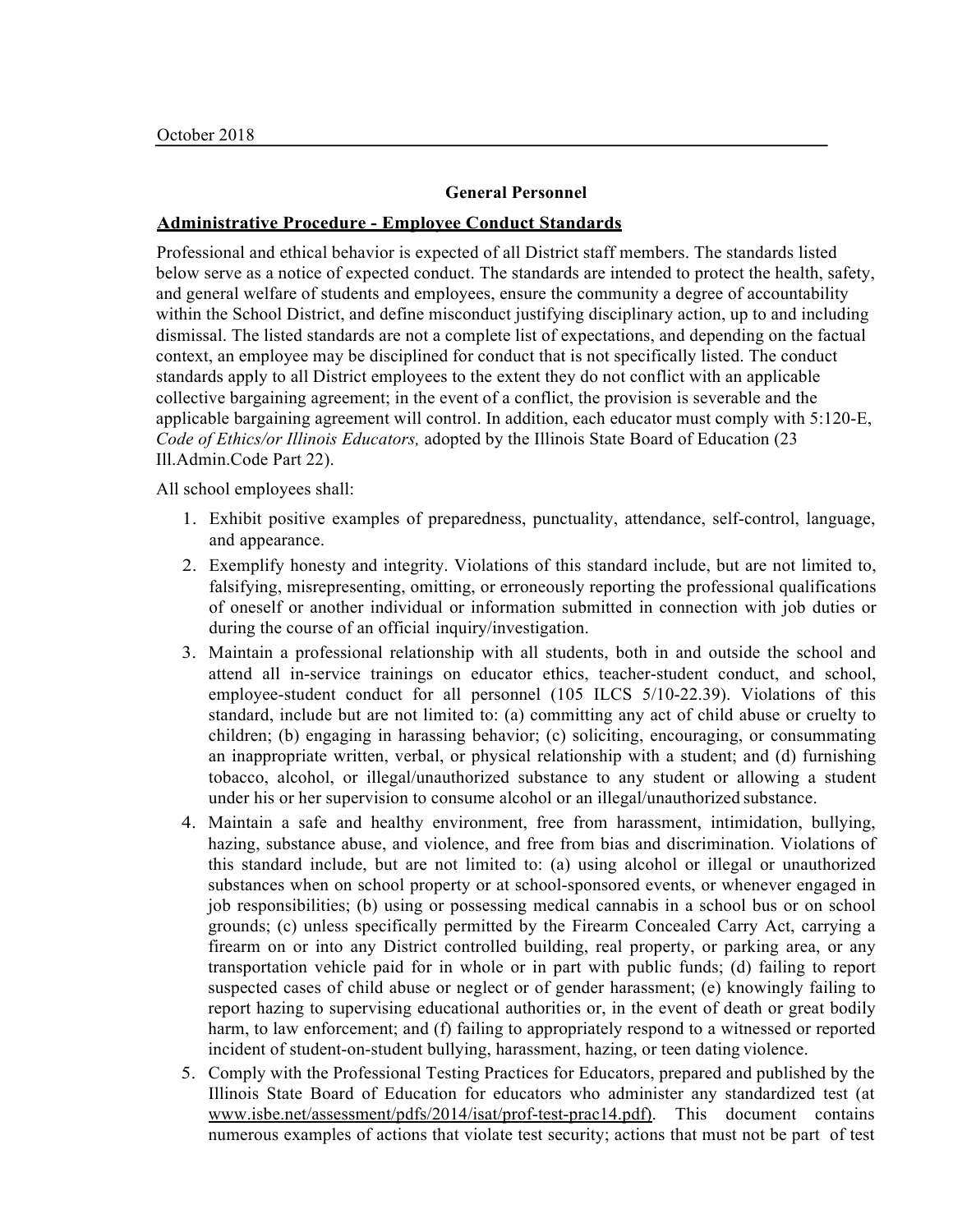preparation; actions that must not occur during test administration; and actions that must be avoided when reporting test results.

- 6. Honor the public trust when entrusted with public funds and property by acting with a high level of honesty, accuracy, and responsibility. Violations of this standard include, but are not limited to: (a) misusing public or school-related funds; (b) failing to account for funds collected from students or parents/guardians; (c) submitting fraudulent requests for reimbursement of expenses or for pay; (d) co-mingling District or school funds with personal funds or checking accounts; and (e) using school property without the approval of the supervising school official.
- 7. Maintain integrity with students, colleagues, parents/guardians, community members, and businesses concerning business dealings and when accepting gifts and favors. Violations of this standard, include but are not limited to, soliciting students or parents/guardians to purchase supplies or services from the employee or to participate in activities that financially benefit the employee without fully disclosing the interest.
- 8. Respect the confidentiality of student and personnel records, standardized test material, and otherinformation covered by confidentiality agreements. Violations ofthisstandard include, but are not limited to: (a) disclosing confidential information concerning student academic and disciplinary records, health and medical information, family status and/or income, and assessment/testing results, unless disclosure is required or permitted by law; and (b) disclosing confidential information restricted by State or federal law.
- 9. Demonstrate conduct that follows generally recognized professional standards and attend all inservice trainings on educator ethics, teacher-student conduct, and school employee-student conduct for all personnel (105 ILCS 5/l0-22.39). Unethical conduct is any conduct that impairs the employee's ability to function professionally in his or her employment position or a pattern of behavior or conduct that is detrimental to the health, welfare, discipline, or morals ofstudents.
- 10.Comply with all State and federal laws and rules regulating public schools and School Board policies, including but not limited to: 2:105 (Ethics and Gift Ban), 5:10 (Equal Employment Opportunity and Minority Recruitment), 5:20 (Workplace Harassment Prohibited), 5:30 (Hiring Process and Criteria), 5:50 (Drug- and Alcohol-Free Workplace; Tobacco Prohibition), 5:60 (Expenses), 5:90 (Abused and Neglected Child Reporting), 5:100 (Staff Development Program), 5:120 (Ethics and Conduct), 5:130 (Responsibilities Concerning Internal Information), 5:140 (Solicitations By or From Staff), 5:170 (Copyright), 5:180 (Temporary Illness orTemporary Incapacity), 5:200 (Tenns and Conditions of Employment and Dismissal), 5:230 (Maintaining Student Discipline), 5:280 (Duties and Qualifications), 5:290 (Employment Termination and Suspensions), 6:235 (Access to Electronic Networks), 7:20 (Harassment of Students Prohibited), 7:180 (Prevention of and Response to Bullying, Intimidation, and Harassment), 7:190 (Student Discipline), 7:340 (Student Records), and 8:30 (VisitorstoandConductonSchoolProperty).

Conviction ofanyemployment disqualifying criminaloffenselistedinSection5/10-21.9or5/21B-80 of theSchoolCode willresult in dismissal.

Before disciplinary action istaken, thesupervisor will conduct a fair and objective investigation to determine whether the employee violated a standard or other work rule and the extent that any violationimpactseducationaloroperational activities,effectiveness,orefficiency.Disciplinemustbe appropriate and reasonably related to the seriousness of the misconduct and the employee's record. Any applicable provision in a contract, bargaining agreement, orState law will control the disciplinary process.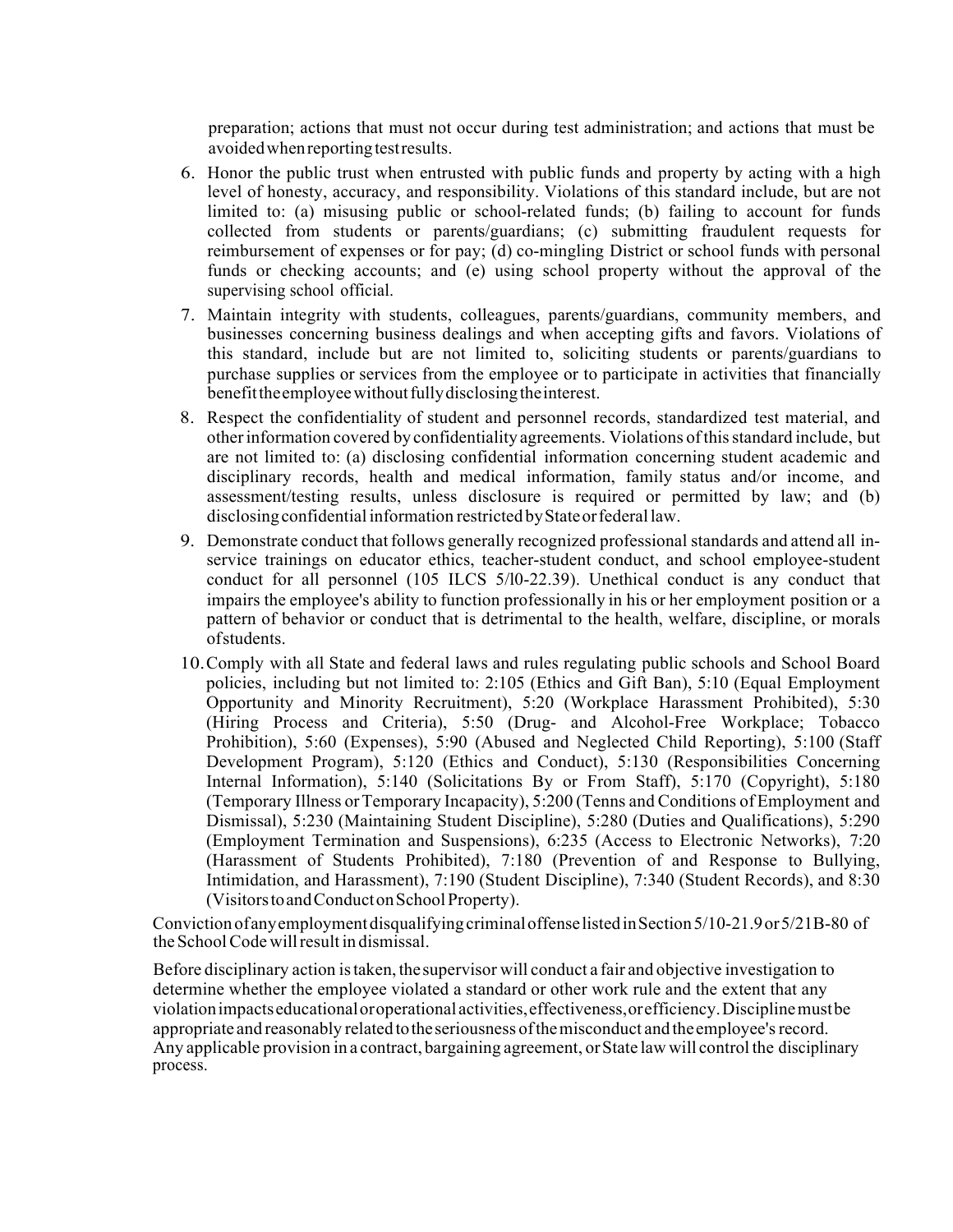## **Exhibit** - **Code of Ethics for Illinois Educators**

Code of Ethics for Illinois Educators, Illinois State Board of Education {23 Ill.Admin.Code §22.20)

a) Responsibility to Students

The Illinois educator is committed to creating, promoting, and implementing a learning environment that is accessible to each student, enables students to achieve the highest academic potential, and maximizes their ability to succeed in academic and employment settings as a responsible member of society. Illinois educators:

- 1) Embody the Standards for the School Support Personnel Endorsements (23 Ill.Adm.Code 23), the Illinois Professional Teaching Standards (23 Ill.Adm.Code 24, 130), and Standards for Administrative Endorsements (23 lll.Adm.Code 29), as applicable to the educator, in the learning environment;
- 2) Respect the inherent dignity and worth of each student by assuring that the learning environment is characterized by respect and equal opportunity for each student, regardless of race, color, national origin, sex, sexual orientation, disability, religion, language or socioeconomic status;
- 3) Maintain a professional relationship with students at all times;
- 4) Provide a curriculum based on high expectations for each student that addresses individual differences through the design, implementation, and adaptation of effective instruction; and
- 5) Foster in each student the development of attributes that will enhance skills and knowledge necessary to be a contributing member of society.
- b) Responsibility to Self

Illinois educators are committed to establishing high professional standards for their practice and striving to meet these standards through their performance. Illinois educators:

- 1) Assume responsibility and accountability for their performance and continually strive to demonstrate proficiency and understanding of current trends in both content knowledge and professional practice;
- 2) Develop and implement personal and professional goals with attention to professional standards through a process of self-assessment and professional development;
- 3) Represent their professional credentials and qualifications accurately; and
- 4) Demonstrate a high level of professional judgment.
- c) Responsibility to Colleagues and the Profession

The Illinois educator is committed to collaborating with school and district colleagues and other professionals in the interest of student learning. Illinois educators:

- 1) Collaborate with colleagues in their respective schools and districts to meet local and State educational standards;
- 2) Work together to create a respectful, professional, and supportive school climate that allows all educators to maintain their individual professional integrity;
- 3) Seek out and engage in activities that contribute to the ongoing development of the profession;
- 4) Promote participation in educational decision-making processes;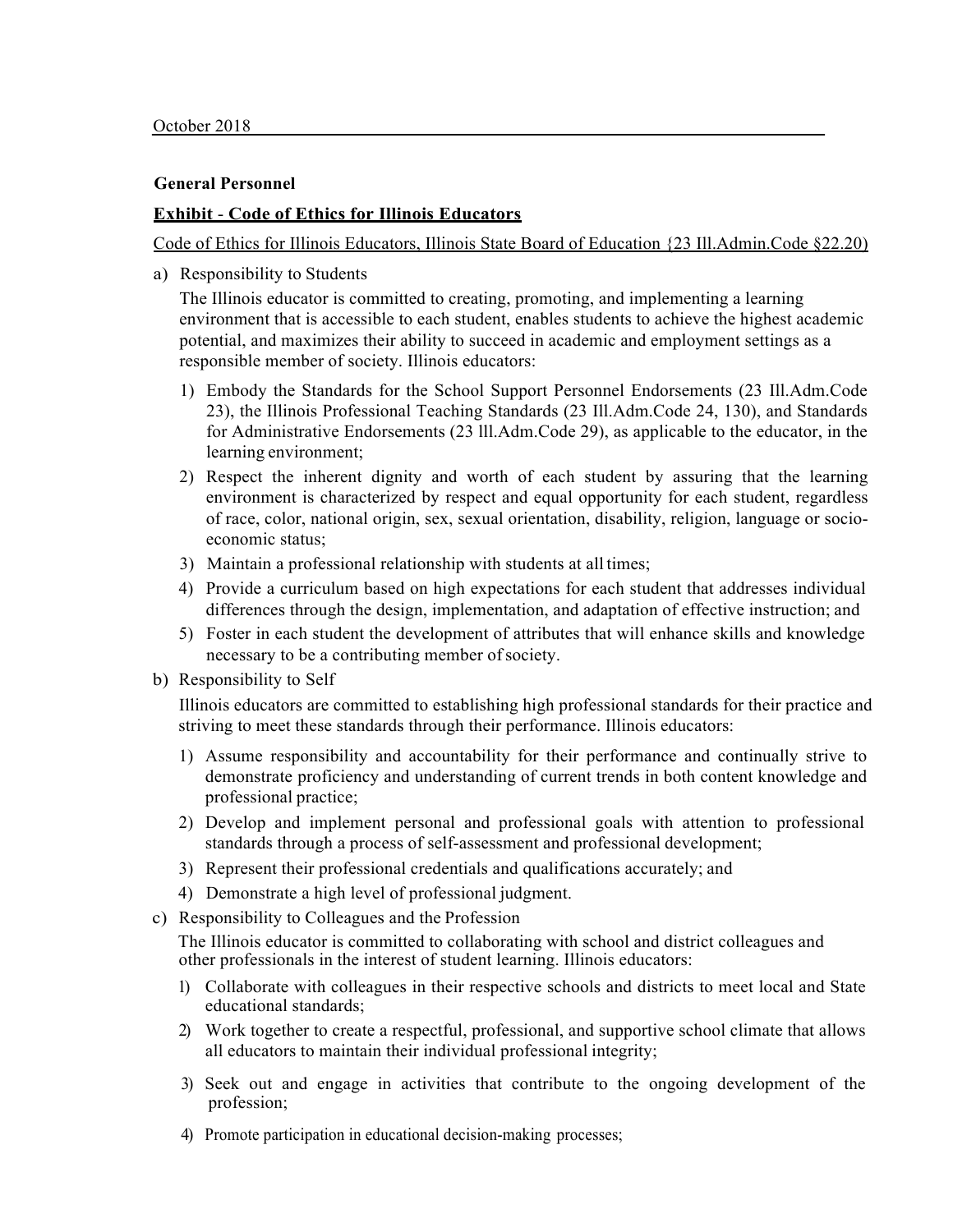- 5) Encourage promisingcandidatestoentertheeducation profession;and
- 6) Support the preparation, induction, mentoring, and professional development of educators.
- d) Responsibility to Parents, Families and Communities
	- The Illinois educator will collaborate, build trust, and respect confidentiality with parents, families, and communitiestocreate effective instruction and learning environmentsforeach student. Illinois educators:
		- l) Aspire tounderstand andrespectthevalues and traditionsofthediversity represented inthe communityandintheirlearningenvironments;
		- 2) Encourage and advocate for fair and equal educational opportunities for each student;
		- 3) Develop and maintain professional relationships with parents, families, and communities;
		- 4) Promote collaboration and support student learning through regular and meaningful communicationwithparents,families,andcommunities; and
		- 5) Cooperate with community agencies that provide resources and services to enhance the learning environment.
- e) Responsibility to the Illinois State Board of Education

Illinois educators are committed to compliance with theSchool Code [105 ILCS 5]and its implementing regulations, and toState and federal laws and regulationsrelevant to their profession. Illinoiseducators:

- 1) Provide accurate communication to the Illinois State Board of Education concerning all educator licensure matters;
- 2) Maintainappropriateeducatorlicensureforemployment;and
- 3) Comply with State and federal laws and regulations.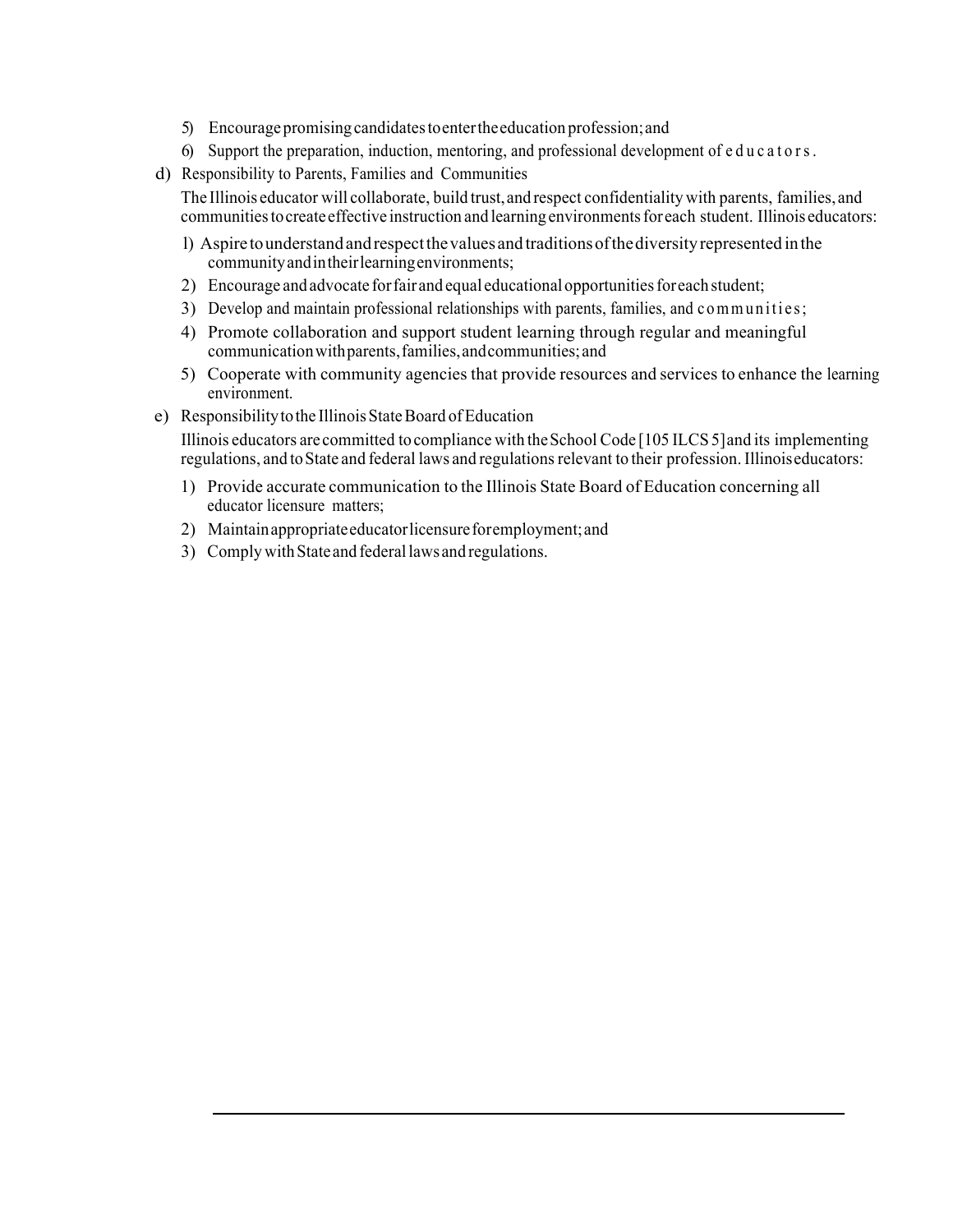## **Personal Technology and Social Media; Usage and Conduct**

#### Definitions

**Includes** -Means "includes without limitation" or "includes, but is not limited to."

**Social media** - Media forsocial interaction, using highly accessible communication techniques through the use of web-based and mobile technologies to turn communication into interactive dialogue. This includes *Facebook, Linked/11, MySpace, Twitter,* and *YouTube.*

**Personal technology** - Any device that is not owned or leased by the District or otherwise authorized for District use and: (I) transmits sounds, images, text, messages, videos, or electronic information,

(2) electronically records, plays, or stores information, or (3) accesses the Internet, or private communication or information networks. This includes laptop computers (e.g., laptops, ultrabooks, and chromebooks}, tablets (e.g., iPads®, Kindle®, Microsoft Surface®, and other Android® platform or Windows® devices), smartphones (e.g., iPhone®, BlackBerry®, Android® platform phones, and Windows Phone®), and other devices (e.g., iPod®).

## Usage and Conduct

All District employees who use personal technology and social media shall:

- 1. Adhere to the high standards for appropriate school relationships required by policy 5:120, *Ethics and Conduct* at all times, regardless of the ever-changing social media and personal technology platfon11s available. This includes District employees posting images or private information about themselves or others in a manner readily accessible to students and other employees that isinappropriate as defined by policy 5:20, *Workplace Harassment Prohibited;* 5: 120, *Ethics and Conduct;* 6:235, *Access to Electronic Networks;* 7:20, *Harassment of Students Prohibited;* and the Ill. Code of Educator Ethics, 23 Ill.Admin.Code §22.20.
- 2. Choose a District-provided or supported method whenever possible to communicate with students and their parents/guardians.
- 3. Not interfere with or disrupt the educational or working environment, or the delivery of education or educational support services.
- 4. Comply with policy 5:130, *Responsibilities Concerning Internal Information.* This means that personal technology and social media may not be used to share, publish, or transmit information about or images of students and/or District employees without proper approval. For District employees, proper approval may include implied consent under the circumstances.
- 5. Refrain from using the District's logos without permission and follow Board policy 5:170,

*Copyright,* and all District copyright compliance procedures.

6. Use personal technology and social media for personal purposes only during non-work times or hours. Any duty-free use must occur during times and places that the use will not interfere with job duties or otherwise be disruptive to the school environment or its operation.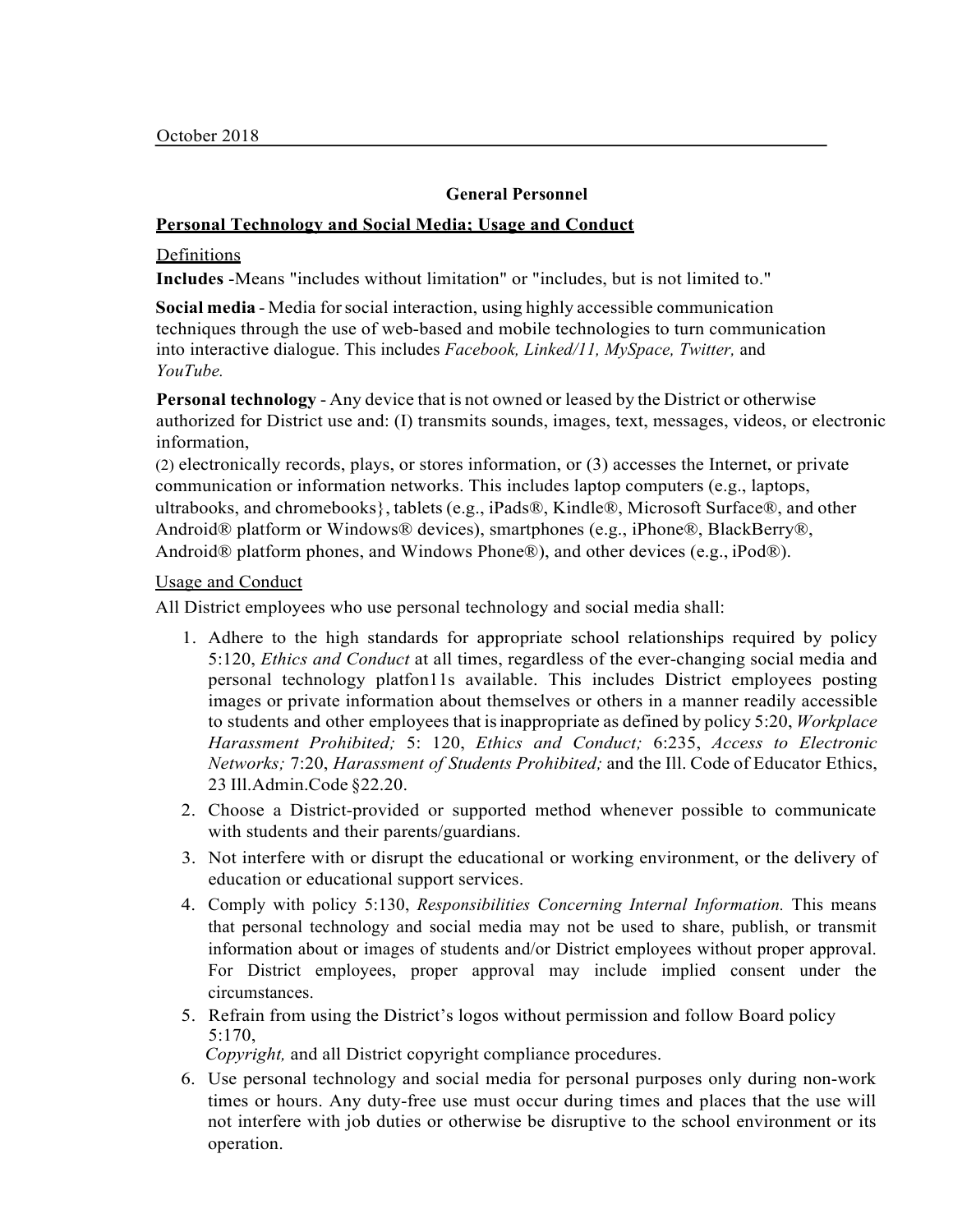7. Assume all risks associated with the use of personal technology and social media at school or school-sponsored activities, including students' viewing of inappropriate Internet materials through the District employee's personal technology or social media. The Board expressly disclaims any responsibility for imposing content filters, blocking lists, or monitoring of its employees' personal technology and social media.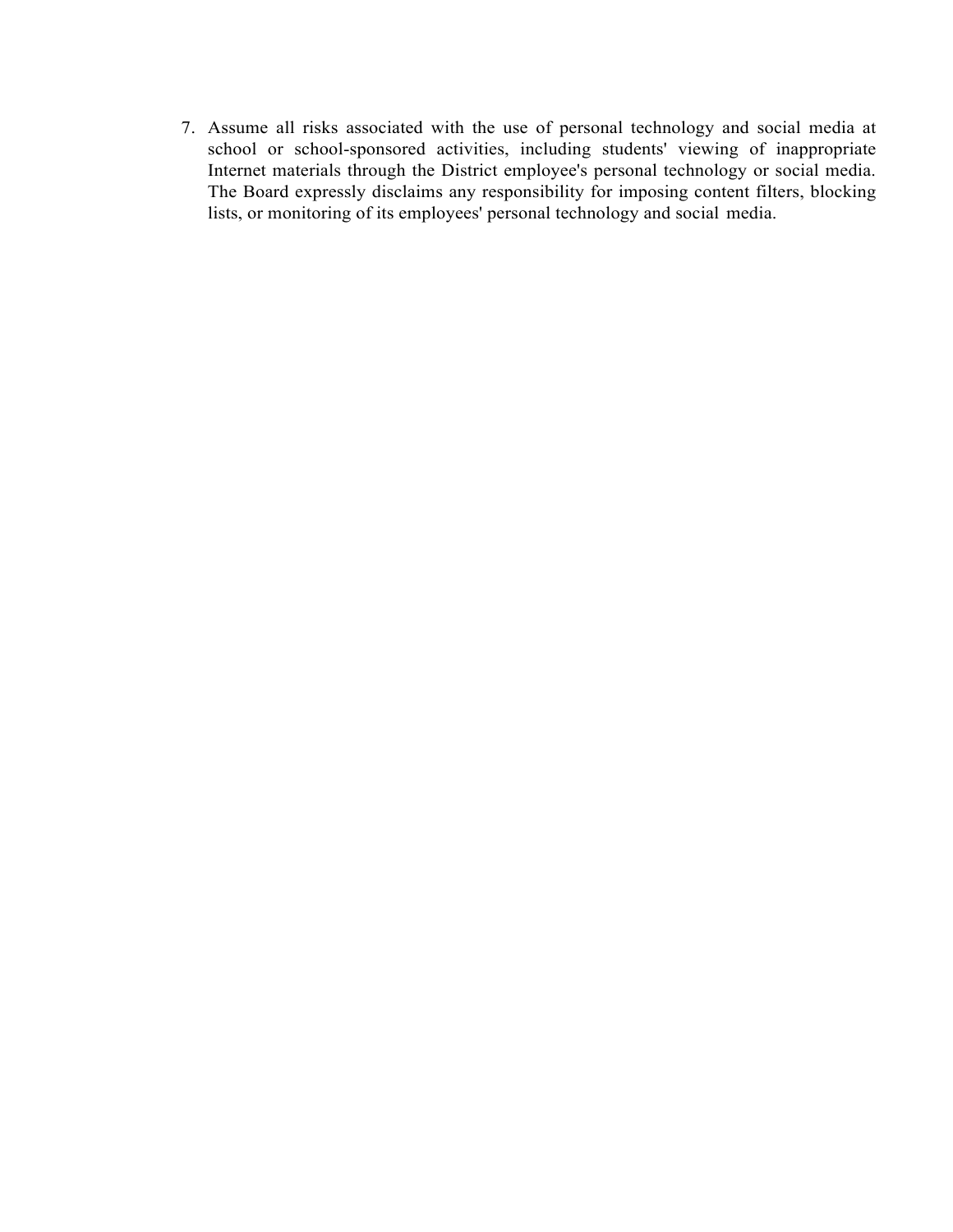#### Operational Services

#### **Administrative Procedure** • **Federal Award Procurement Procedures**

The following procedures apply to District procurement under federal awards.

ConsulttheBoardAttorneyregardingthelegalrequirementspresentedbythisadministrative procedure as well as before a contract is presented to the Board.

#### Code of Conduct

*Employee Ethics, · Conduct, · and Conflict of Interest,* contain standards of conduct covering conflicts of interest and governing the actions of board members and employees engaged in the selection, award, and administration of contracts.

#### General Procurement Standards

- A. The District shall avoid acquisition of unnecessary or duplicative items. Consideration will be given to consolidating or breaking out procurements to obtain a more economical purchase. Where appropriate, an analysis will be made of lease versus purchase alternatives, and any other appropriate analysis to determine the most economical approach. **Note:** A conflict between this regulation's requirements and the Illinois Criminal Code of2012 may exist. See 720 ILCS 5/33E-2(i-5) and 5/33E-18 (prohibits bid stringing; violation is a Class 4 felony) and 720 ILCS 5/33E-3 (prohibits bid rigging, aClass3felony).
- B. To foster greater economy and efficiency, the District may enter into state and local intergovernmental agreements or inter-entity agreements where appropriate for procurement or useof common orshared goods and services.
- C. The District may use federal excess and surplus property in lieu of purchasing new equipment and propertywheneversuch use isfeasible and reduces project costs.
- D. The District may use value engineering clauses in contracts for construction projects of sufficient size to offer reasonable opportunities for cost reductions. Value engineering is a systematic and creative analysis of each contract item or task to ensure that its essential function is provided at the overall lower cost. **Note:** A conflict between this regulation's requirements and the Illinois Criminal Code of 2012 may exist. See 720 ILCS 5/33E-2(i-5) and 5/33E-18 (defines and prohibits bid stringing, a Class 4 felony).
- E. The District shall only award contracts to responsible contractors possessing the ability to perform successfully under the terms and conditions of a proposed procurement. Consideration will be given to such matters as contractor integrity, compliance with public policy, record of past performance, and financial and technical resources. **Note:** State law requires award to the "lowest responsible bidder."
- F. The District shall maintain records sufficient to detail the history of procurement. These records will include, but are not necessarily limited to the following: rationale for the method of procurement, selection of contract type, contractor selection or rejection, and the basis for the contract price.

G. The District may use a time and materials type contract only after a determination that no other contract is suitable and if the contract includes a ceiling price that the contractor exceeds at its own risk. **Note:** The Illinois Criminal Code of2012 (720 ILCS 5/33E-9) requires approval of the Board or designee when a contract cost increases or decreases by \$10,000, a/k/a *change orders.*If a change order will exceed the original contract price by 10%, it must be rebid.

H. The District shall be responsible, in accordance with good administrative practice and sound business judgment, for the settlement of all contractual and administrative issues arising out of procurements.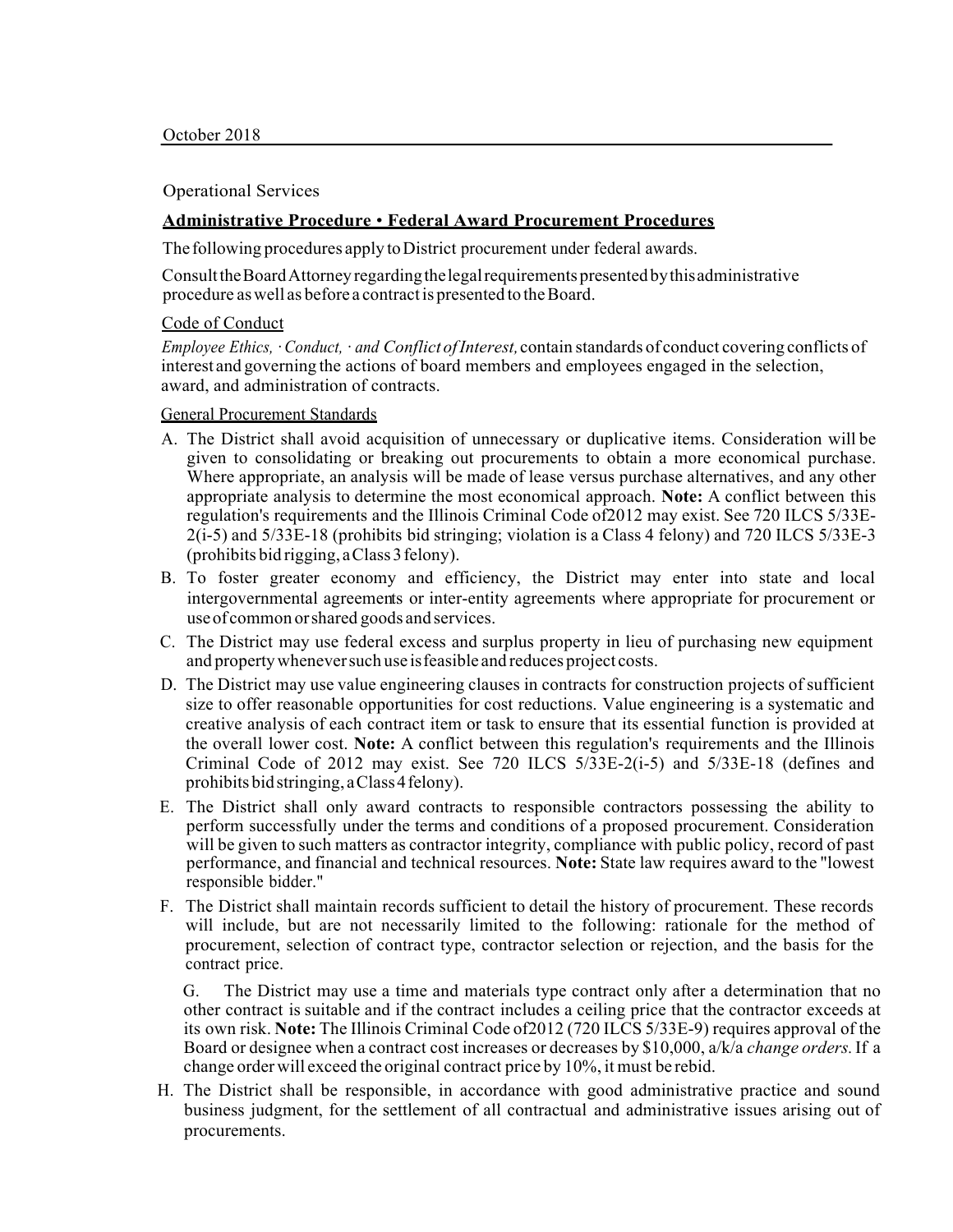## Competition

- A. All procurement transactions shall be conducted in a manner providing full and open competition consistent with the standards of State law (105 ILCS 10-20.21) and this section. To ensure objective contractor performance and eliminate unfair competitive advantage, contractors that develop or draft specifications, requirements, statements of work, or invitations for bids or requests for proposals must be excluded from competing for such procurements. Situations considered to be restrictive of competition include, but are not limited to:
	- 1. Placing unreasonable requirements on firmsin orderforthem to qualify to do business;
	- 2. Requiring unnecessary experience and excessive bonding;
	- 3. Noncompetitive pricing practices between firms or between affiliated companies;
	- 4. Noncompetitive contracts to consultants that are on retainer contracts;
	- 5. Organizational conflicts of interest;
	- 6. Specifying only a "brand name" product instead of allowing "an equal" product to be offered and describing the performance or other relevant requirements of the procurement; and
	- 7. Anyarbitrary action intheprocurement process.
- B. The District shall conduct procurements in a manner that prohibits the use of statutorily or administratively imposed state, local, ortribal geographical preferences in the evaluation of bids or proposals, except in those cases where applicable federal statutes expressly mandate or encourage geographic preference. **Note:** State law may also encourage or discourage these preferences. Discuss these with the Board Attorney. See also Doyle Plumbing and Heating Co. v. Bd. of Educ., Quincy Pub. Sch. Dist. No. 112, 291 Ill.App. 3d 221 {4th Dist. 1997}; Cardinal Glass v. Bd. of Educ. of Mendota Comm. Consol. Sch. Dist. 289, 113 Ill.App. 3d 442 (3rd Dist. 1983). Nothing in this section preempts State licensing laws. When contracting for architectural and engineering  $(A/E)$  services, geographic location may be a selection criterion provided its application leaves an appropriate number of qualified firms, given the nature and size of the project, to compete for the contract. **Note:** The Board must also follow the Local Government and Professional Services Selection Act(50ILCS510/).
- C. Procurement Transactions. All solicitations will:
	- 1. Incorporate a clear and accurate description of the technical requirements for the material, product, orservice to be procured.
		- a. Such description must not, in competitive procurements, contain features which unduly restrict competition.
		- b. The description may include a statement of the qualitative nature of the material, product or service to be procured and, when necessary, must set forth those minimum essential characteristics and standardsto which it must conform ifit isto satisfy itsintended use.
		- c. Detailed product specifications should be avoided if at all possible.
		- d. When it is impractical or uneconomical to make a clear and accurate description of the technical requirements, a "brand name or equivalent" description may be used as a means to define the performance or other salient requirements of procurement. The specific features of the named brand which must be met by offers must be clearly stated.
	- 2. Identify all requirements which offerors must fulfill and all other factors to be used in evaluatingbidsandproposals.
- D. The District shall ensure that all prequalified lists of persons, firms, or products which are used in acquiring goods and services are current and include enough qua1ified sources to ensure maximum open and free competition. **Note:** State laws may conflict with this provision. See I05 ILCS 5/10-20.21 and *50* ILCS510/.
- E. TheDistrictshall not preclude potential biddersfromqualifying duringthesolicitation period.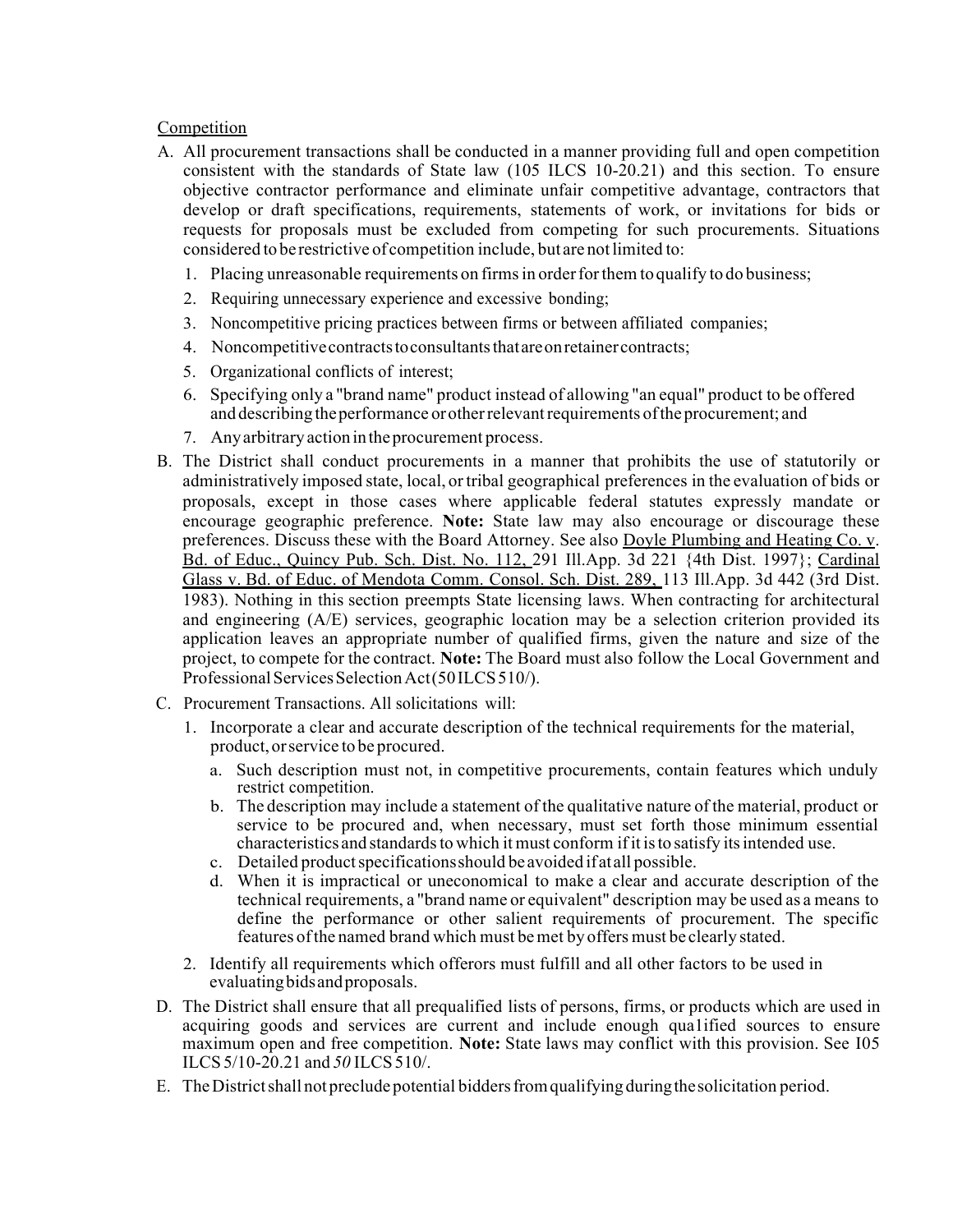## Methods of Procurement

The District shall use one of the following methods of procurement:

- *A.* Procurement by micro-purchases. Procurement by micro-purchase is the acquisition of supplies or services, the aggregate dollar amount of which does not exceed the micro-purchase threshold. To the extent practicable, the District shall distribute micro-purchases equitably among qualified suppliers. Micro-purchases may be awarded without soliciting competitive quotations if the Board considers the price to be reasonable. **Note:** See 105 ILCS 5/10-20.21 and sample policy 4:60, *Purchases and Contracts.*
- B. Procurement by small purchase procedures. Small purchase procedures are those relatively simple and informal procurement methods for securing services, supplies, or other property that do not cost more than the Simplified Acquisition Threshold. If small purchase procedures are used, price or rate quotations must beobtained froman adequate number of qualified sources.
- C. Procurement by sealed bids (formal advertising). Bids are publicly solicited and a firm fixed price contract (lump sum or unit price) is awarded to the responsible bidder whose bid, conforming with all the material terms and conditions of the invitation for bids, is the lowest in price. **Note:**  105 ILCS 5/10-20.21 requires "lowest responsible bidder." The sealed bid method is the preferred method for procuring construction, if the conditions in 2 C.F.R. §200.320(c)(l) apply. If sealed bids are used, the requirements in 2 C.F.R. §200.320{c)(2) apply. **Note:** 105 ILCS 5/10-20.21 requiressealed bids.
- D. Procurement by competitive proposals. The technique f competitive proposal is normally conducted with more than one source submitting an offer, and either a fixed price or costreimbursement type contract is awarded. It is generally used when conditions are not appropriate for the use ofsealed bids. If this method is used, the requirements in 2C.F.R. §200.320(d) apply. **Note:**  $I05 ILCS<sub>5</sub>/10-20.21$  requires sealed bids.
- E. Procurement by noncompetitive proposals. Procurement by noncompetitive proposals is procurement through solicitation of a proposal from only one source and may be used only when one or more of the circumstances in §200.320(f) apply. **Note:** 50 ILCS 510/ may conflict with this regulation.

## Contracting with Small and Minority Businesses, Women's Business Enterprises, and Labor Surplus Area Finns

The District shall take all necessary affirmative steps to assure that minority businesses, women's business enterprises, and labor surplus area firms are used when possible. Affirmative steps shall include:

- A. Placing qualified small and minority businesses and women's business enterprises on solicitation lists:
- B. Assuring that small and minority businesses, and women's business enterprises are solicited whenever they are potential sources;
- C. Dividing total requirements, when economically feasible, into smaller tasks or quantities to permit maximum participation by small and minority businesses, and women's business enterprises;
- D. Establishing delivery schedules, where the requirement permits, which encourage participation by small and minority businesses, and women's business enterprises;
- E. Using the services and assistance, as appropriate, of such organizations as the Small Business Administration and the Minority Business Development Agency of the Department of Commerce; and
- F. Requiring the prime contractor, if subcontracts are to be let, to take the affirmative steps listed in paragraphs  $(A)$  through  $(E)$  of this section.